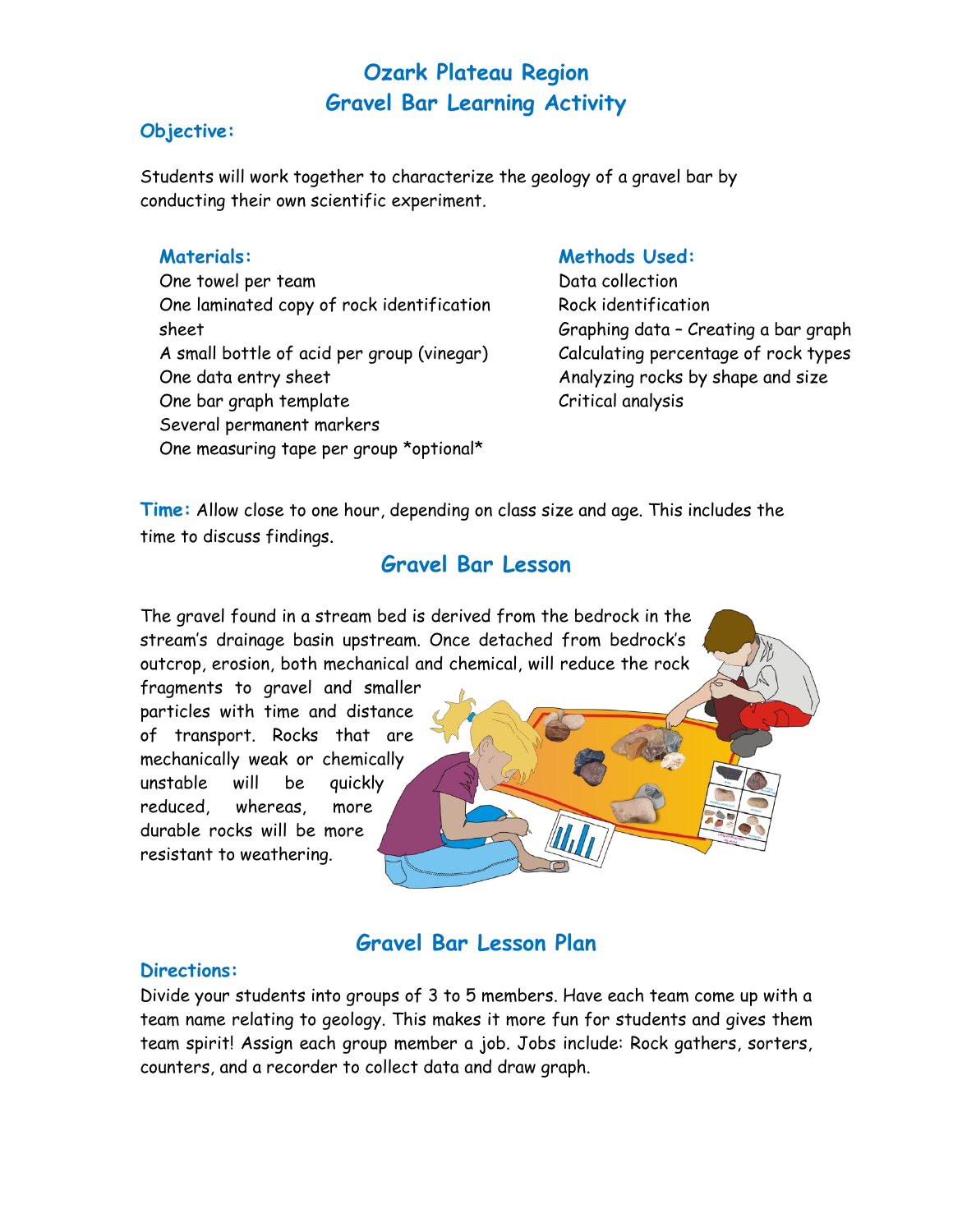**Step 1.** Have rock gathers from each team collect 100 gravel particles from the gravel bar at random and place on towel.

#### Here are some suggestions for getting a random sample:

One way is to mark off a grid (this does not need to be a large area, 10 feet by 10 feet); this can be quickly done with measuring tapes. Mark off corners using water bottles or other objects at hand. Or, have gathers take 2 steps, close eyes, and reach down to pick up a rock. Continue until enough samples are collected. Make sure that gathers are instructed to collect the first piece they touch each time.

**Step 2.** Once 100 rocks are gathered and placed on the towel, finish sorting using the rock identification sheet provided. All team members can participate in the rock identification. \*Hint\* Remember to use properties such as hardness and reaction to acid, when identifying rocks types. Sort alike rocks into individual piles.

**Step 3**. Once the rocks are properly sorted, team members will count the number of rocks in each pile. The recorder writes this data down in the data entry sheet.



**Step 4.** Once all rocks have been identified, sorted and counted, it is time to construct a bar graph. Use a permanent marker to record data on the laminated graph sheet on the next page to record results.

#### **Further Analysis:**

After the graph is completed, instruct team to sort all rocks by size and roundness. Record these observations.

**Experiment Summary**: You can have a group discussion of findings and compare groups' results.

#### **Results and Discussion:**

Gravel deposits found in the stream will reflect these processes and be enriched in the more durable rocks and impoverished in the weaker rocks. So, even though a stream's drainage basin may be dominated by one rock type, that rock type may not be the dominate type in the gravels of the stream.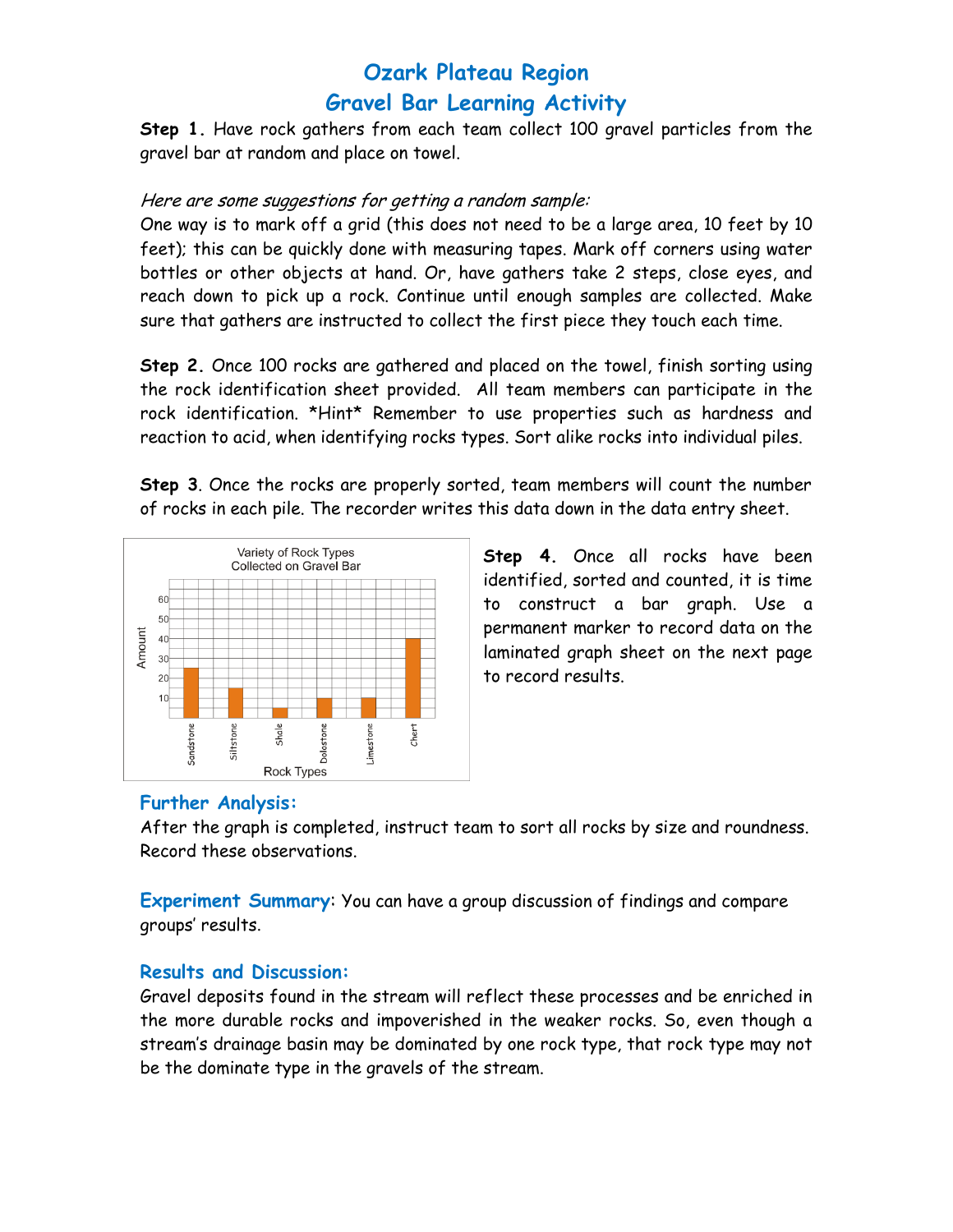#### **Rock Types**:

Most of the rocks in Arkansas are one of 6 types: sandstone, siltstone, shale, limestone, dolostone, and chert.

- **1. Sandstone-** is nothing more than sand sized particles, mostly grains of quartz, cemented together. Sandstone is generally durable and frequently occurs as one of the more common rock types found in the gravel bars along a river bed.
- **2. Siltstone** is the halfway rock between sandstone and shale. It is generally composed of quartz and clay minerals. It is normally not as durable as sandstone, so not as common in gravel deposits.
- **3. Shale** is mud that has become stone. It is basically clay, often with trace amounts of fine sand and silt. Shale is not very durable and hardly found in gravel deposits unless recently introduced.
- **4. Limestone** Calcite (calcium carbonate) is the dominate mineral in limestone. A limestone is frequently nothing more than a layer of seashell fragments cemented together. Limestone normally erodes more rapidly than many sandstones or cherts in a gravel environment; therefore, you will generally not find as much limestone in the gravel bars.
- **5. Dolostone** Dolomite (calcium magnesium carbonate) is the dominate mineral in dolostone. Dolostone has durability in a gravel environment close to limestone.
- **6. Chert** is an amorphous form of quartz with no obvious crystalline texture. Chert is frequently the most common constituent of gravel bars in Arkansas streams due to its durability. Chert is often fossiliferous, displaying molds and impressions of various creatures.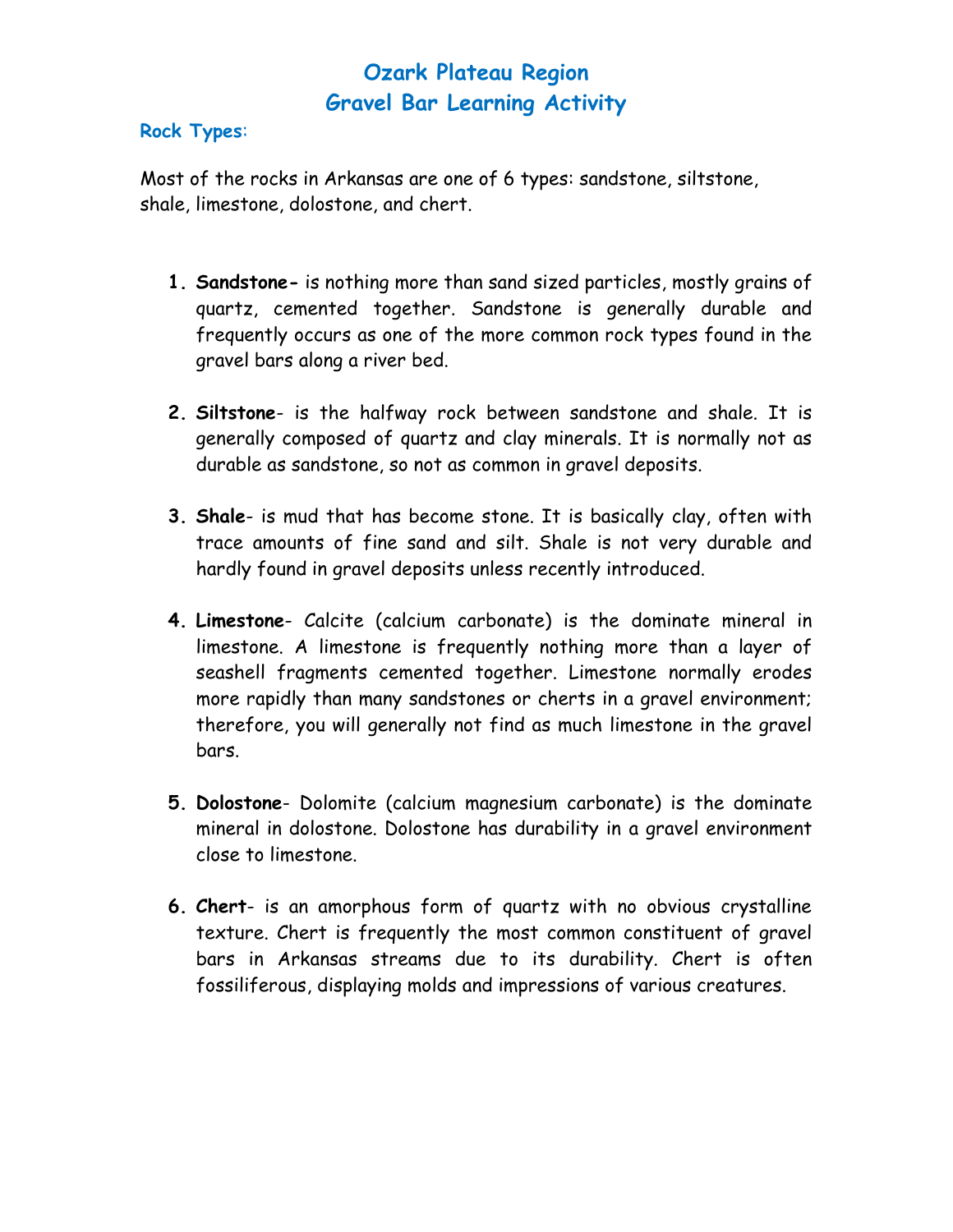**Roundness**: is a measure of the amount of abrasion that causes the smoothing and rounding of edges, corners, and faces of the particles.

**Angular**: particles show little or no effects of abrasion. The edges and corners are sharp and angular to very slightly worn.



**Sub-Angular/ Rounded**: particles show definite to considerable wear; the edges and corners are rounded sometimes to smooth curves.





**Rounded**: Most surfaces of the particle show considerable wear. Edges and corners are reduced to broad curves.

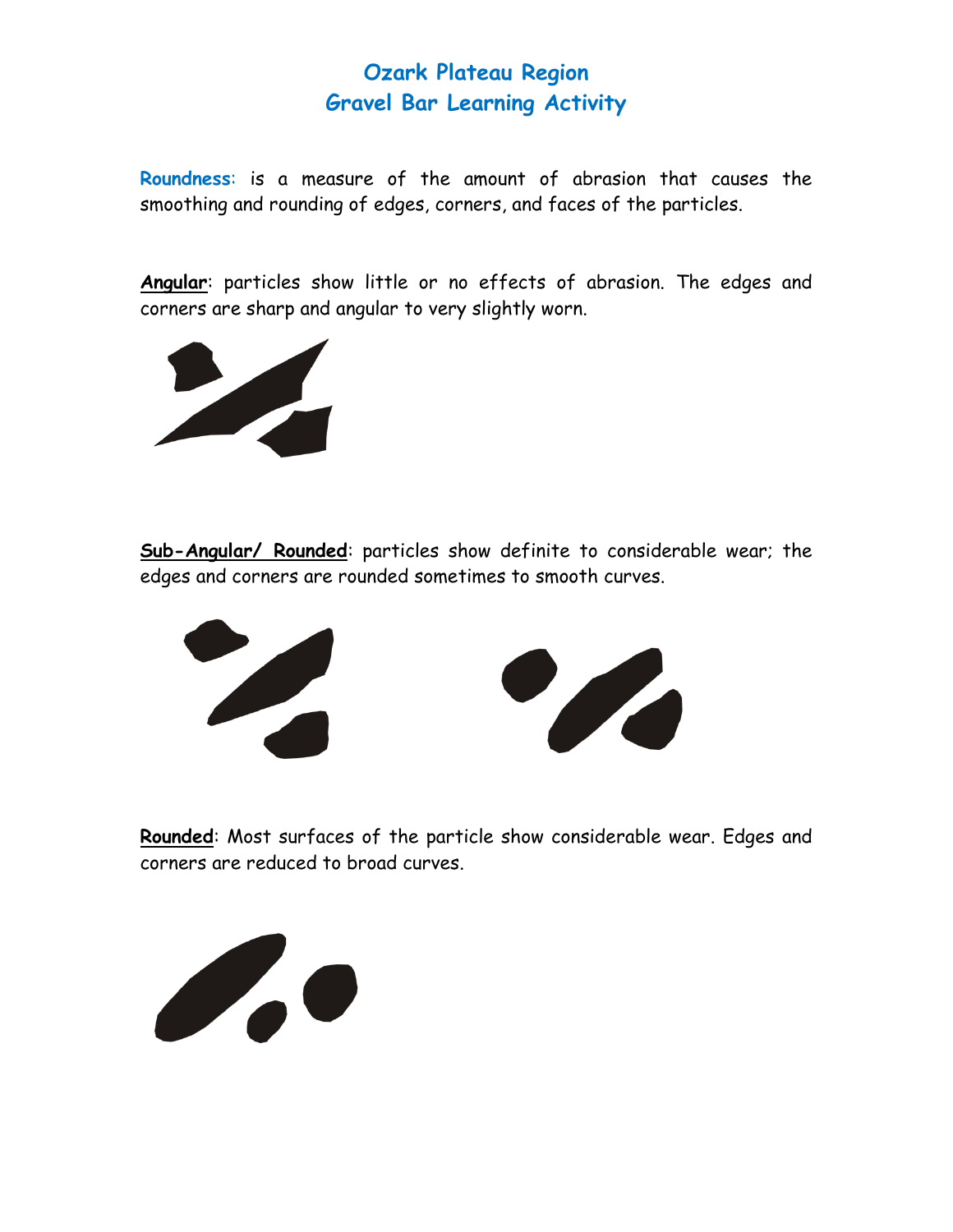